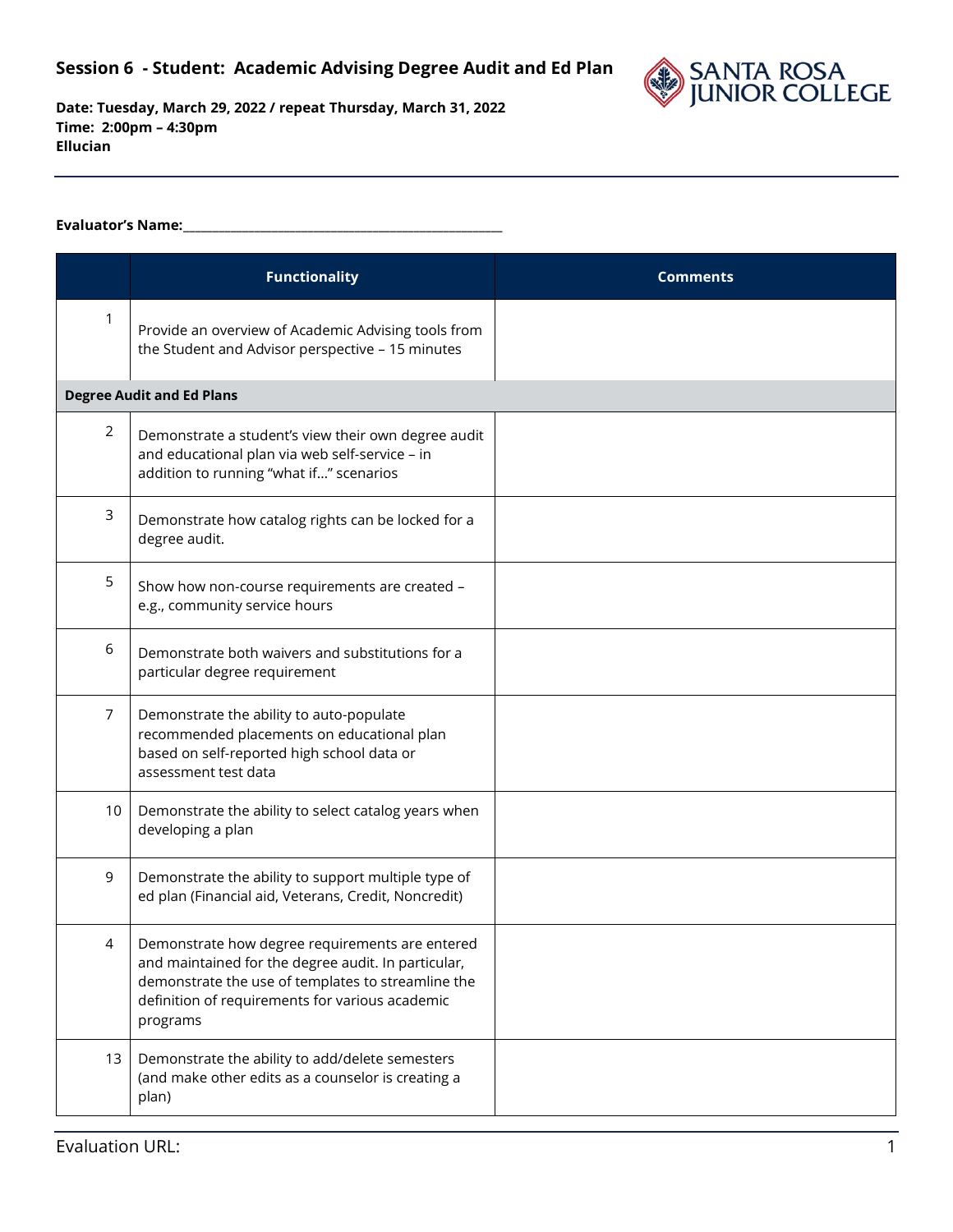## **Session 6 - Student: Academic Advising Degree Audit and Ed Plan**



|    | <b>Functionality</b>                                                                                                                                                                                       | <b>Comments</b> |
|----|------------------------------------------------------------------------------------------------------------------------------------------------------------------------------------------------------------|-----------------|
| 14 | Ability to copy a plan and make edits                                                                                                                                                                      |                 |
| 15 | Be able to lock an ed plan (student can't change an<br>approved plan)                                                                                                                                      |                 |
| 16 | Demonstrate the ability to create an educational plan<br>for one or more semesters - e.g., from the upcoming<br>term to four semesters out                                                                 |                 |
| 17 | Demonstrate the ability to create/save/retrieve/edit<br>multiple education plans for an advisee                                                                                                            |                 |
| 18 | Demonstrate the ability to input GE areas as<br>opposed to specific classes (i.e. CSU GE B2)                                                                                                               |                 |
| 19 | Demonstrate the ability to write text for a course<br>entry (generic text option, i.e. Major Elective)                                                                                                     |                 |
| 20 | Demonstration how the properties of course in ed<br>plan are displayed (GE vs major vs elective)                                                                                                           |                 |
| 22 | Demonstrate the ability to access state-wide<br>taxonomy of programs in addition to local programs<br>of study                                                                                             |                 |
| 23 | Show all classes in college catalog, not just those that<br>are being offered in a particular term                                                                                                         |                 |
| 21 | Ability to indicate goal at SRJC and for transfer (major<br>and institution, if applicable)                                                                                                                |                 |
| 11 | Does the option exist to use a blank template versus<br>auto population                                                                                                                                    |                 |
| 12 | Demonstrate creating a new ed plan using a blank<br>template with ability to pull required courses based<br>on program of study selected and GE pattern<br>indicated and download and/or connect to assist |                 |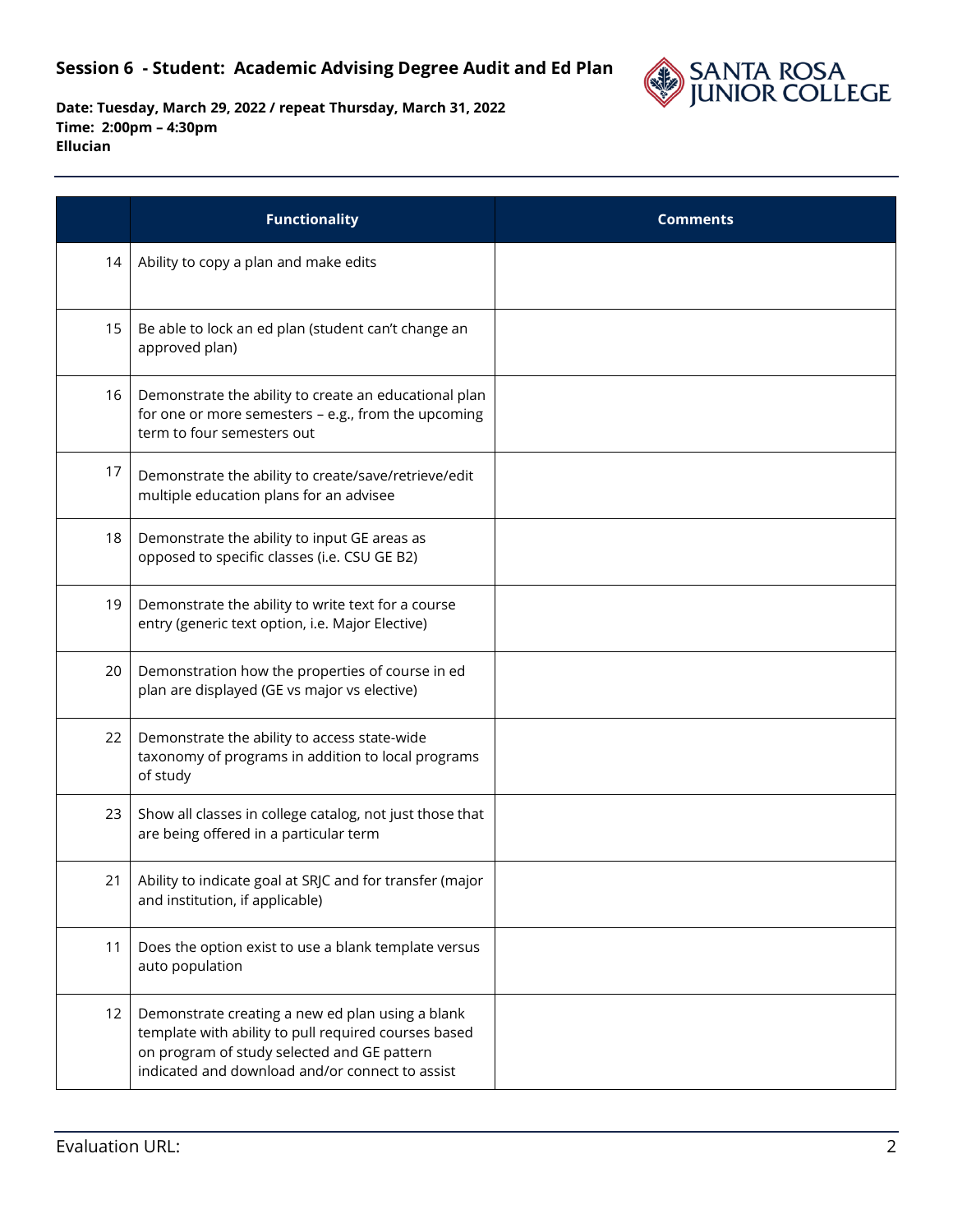

|                     | <b>Functionality</b>                                                                                                                                                                                            | <b>Comments</b> |
|---------------------|-----------------------------------------------------------------------------------------------------------------------------------------------------------------------------------------------------------------|-----------------|
| 8                   | Demonstrate the ability for student to view and<br>revise their educational plan and then auto-notify<br>counselor/advisor to review and "approve" the plan                                                     |                 |
| 24                  | Demonstrate the ability for classes listed in next<br>semester's educational plan to auto-register during<br>the student's registration window if registration is<br>pre-authorized by the student.             |                 |
| 25                  | Show how Degree Audit and Ed Plan data can be<br>used to inform class scheduling for future terms                                                                                                               |                 |
| <b>Appointments</b> |                                                                                                                                                                                                                 |                 |
| 26.                 | Demonstrate the ability for Counseling to configure<br>available appointment times for students                                                                                                                 |                 |
| 27.                 | Demonstrate the ability for students to schedule<br>counseling appointments online through self-service                                                                                                         |                 |
| 28.                 | Demonstrate the ability to use various media for<br>appointments - e.g., Zoom, chat, Skype, etc.                                                                                                                |                 |
| 29.                 | Demonstrate the ability to auto-remind students of<br>their appointments - e.g., 24 hours prior and send<br>campus map.                                                                                         |                 |
|                     | <b>Advisors Access and Processing</b>                                                                                                                                                                           |                 |
| 34.                 | Demonstrate the ability for faculty to identify<br>students who might be at risk and make a referral.<br>Additionally, demonstrate how and when the student<br>or support team member will be notified.         |                 |
| 30.                 | Demonstrate the advisor's ability to view student<br>data, e.g., class schedule, academic history, test<br>scores.                                                                                              |                 |
| 33.                 | Demonstrate the ability to identify students who<br>might be at risk, including information about the<br>associated issues. Demonstrate the ability to track<br>and support such students in an ongoing manner. |                 |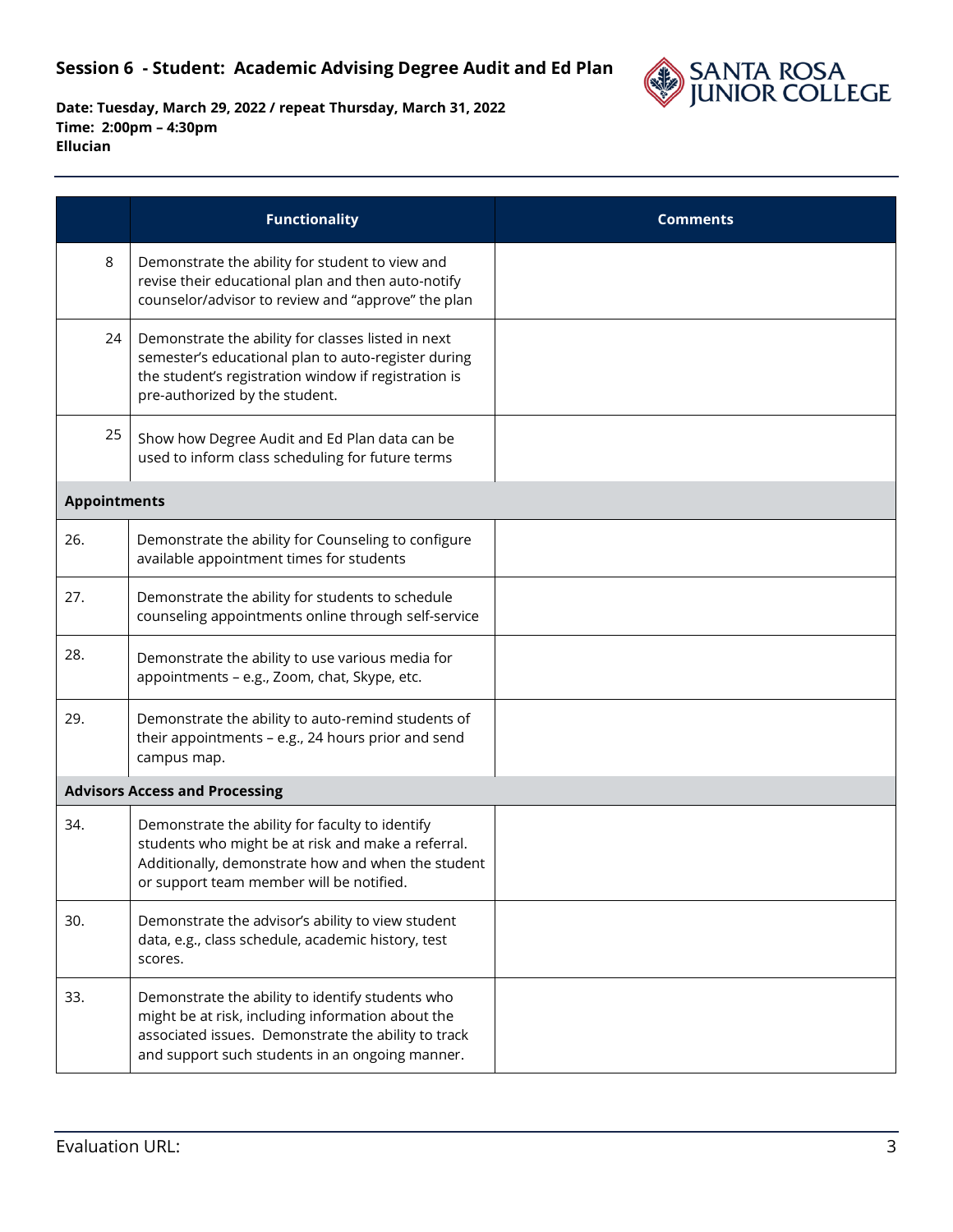

|     | <b>Functionality</b>                                                                                                                                             | <b>Comments</b> |
|-----|------------------------------------------------------------------------------------------------------------------------------------------------------------------|-----------------|
| 31. | Demonstrate the ability to record advising data, e.g.,<br>confidential notes. Show how notes can be viewed<br>(or note) based on types and permissions           |                 |
| 32. | Demonstrate the ability to record special needs or<br>referrals for students, e.g., tutoring and/or student-<br>athlete status.                                  |                 |
|     | <b>Current Student Case Management</b>                                                                                                                           |                 |
| 35. | Demonstrate the capabilities to identify and provide<br>support to students                                                                                      |                 |
| 38. | Show how faculty or Advising staff can log a manual<br>interaction.                                                                                              |                 |
| 37. | Demonstrate segregation of information related to<br>FERPA or financial aid and how to only show data to<br>those groups that need it.                           |                 |
| 36. | Show how probability scores can be used to identify<br>students to send "kudos" - and to provide support                                                         |                 |
| 39. | Space for comments that students can also view (to-<br>do list, referrals, etc); separate from a counseling<br>notes section that is only viewable by counselors |                 |
|     | <b>Academic Advising</b>                                                                                                                                         |                 |
| 40. | Demonstrate the ability to assign advisees to<br>academic advisors with various parameters, e.g.,<br>pathway, class year, major, special programs.               |                 |
| 41. | Demonstrate the ability to assign advisees to<br>multiple advisors, mentors, or counselors                                                                       |                 |
| 42. | Demonstrate the ability to identify cohorts, e.g.,<br>probation, suspension, honors, dean's list, and send<br>them relevant notice                               |                 |
|     | <b>Graduation Processing</b>                                                                                                                                     |                 |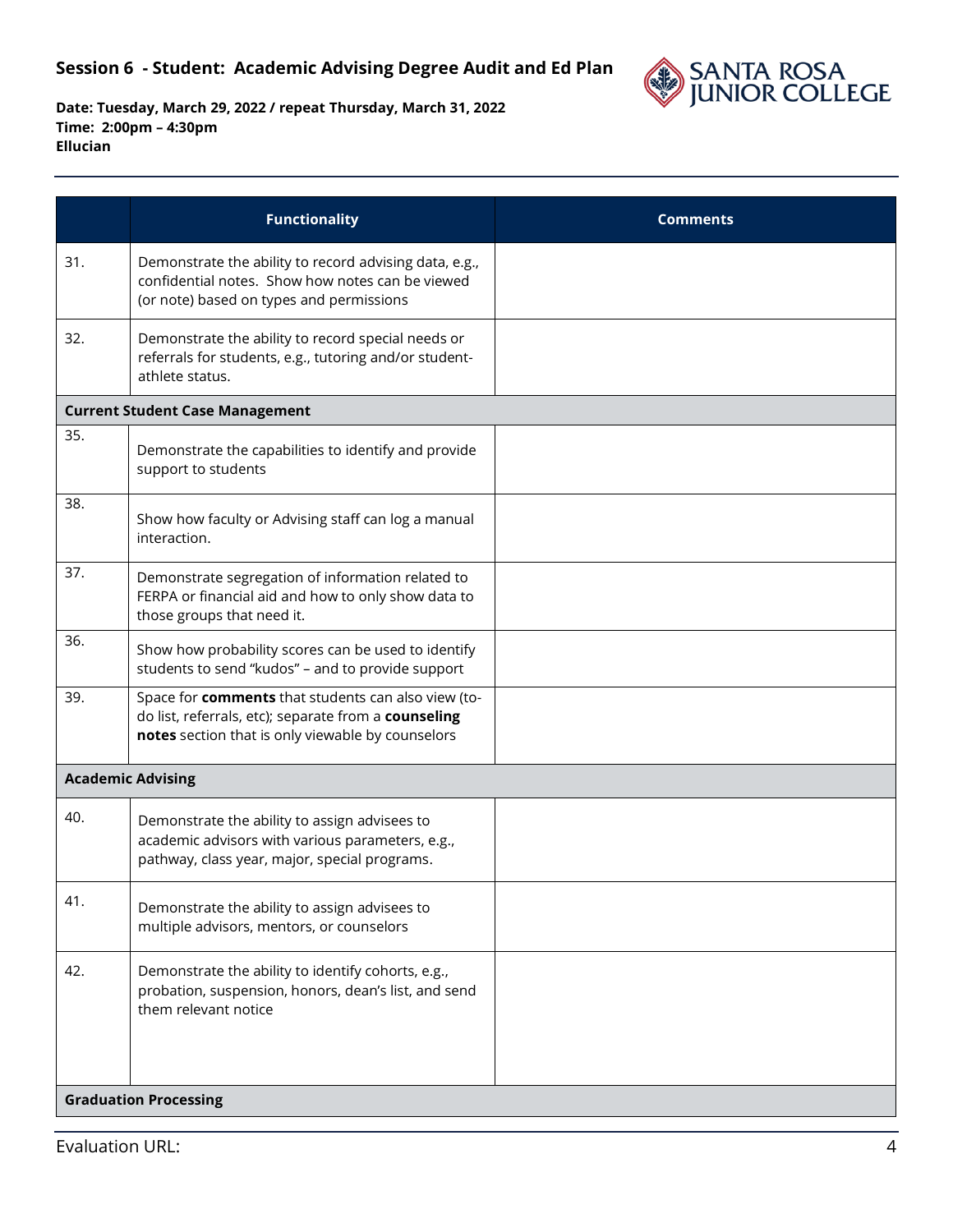

|     | <b>Functionality</b>                                                                                                                                                                                                              | <b>Comments</b> |
|-----|-----------------------------------------------------------------------------------------------------------------------------------------------------------------------------------------------------------------------------------|-----------------|
| 43. | Demonstrate the student's ability to apply for<br>graduation via web self-service. Include diploma<br>mailing address, diploma name, ceremony<br>attendance, etc.                                                                 |                 |
| 44. | If the student has not met or will not meet all<br>requirements for graduation by the date the student<br>applied to graduate, demonstrate how the student is<br>notified of the requirements they are lacking for<br>graduation. |                 |
| 45. | Demonstrate the ability to print a commencement<br>program with a list of graduates - or to transmit the<br>data to a printing company                                                                                            |                 |
| 46. | Demonstrate the ability to print diplomas and<br>certificates - or to transmit the data to a printing<br>company.                                                                                                                 |                 |
| 47. | Demonstrate the process for auto-awarding of<br>degrees and certificates for students.                                                                                                                                            |                 |
| 48. | Demonstrate how to cancel an application for a<br>degree or certificate, including cancel or defer date.                                                                                                                          |                 |
| 49. | Demonstrate how degrees/certificates are awarded.                                                                                                                                                                                 |                 |
| 50. | Demonstrate how course substitution is handled<br>including workflow to faculty.                                                                                                                                                  |                 |
| 51. | Demonstrate a transfer credit module.                                                                                                                                                                                             |                 |